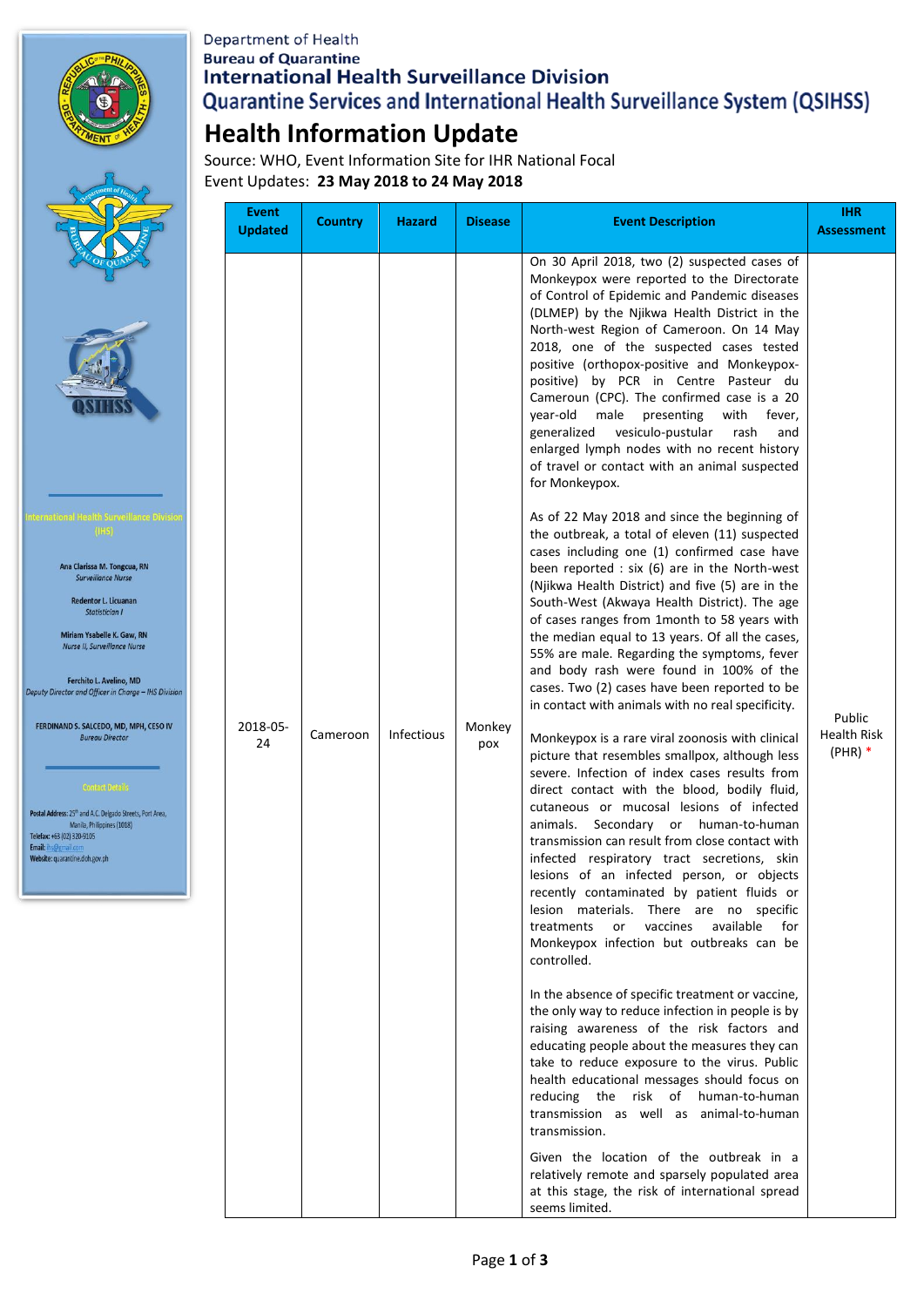|          |       |                   |       | 19 May 2018, the Kerala Health<br>On                                                           |            |
|----------|-------|-------------------|-------|------------------------------------------------------------------------------------------------|------------|
|          |       |                   |       | Department reported three deaths due to                                                        |            |
|          |       |                   |       | Nipah virus infection in Chengaroth in                                                         |            |
|          |       |                   |       | Perambra block of Kozhikode district in the                                                    |            |
|          |       |                   |       | south Indian State of Kerala: the 3 deaths                                                     |            |
|          |       |                   |       | occurred in family cluster and a fourth death<br>was subsequently reported in a health care    |            |
|          |       |                   |       | worker caring for the family. Laboratory                                                       |            |
|          |       |                   |       | testings of throat swabs, urine and blood                                                      |            |
|          |       |                   |       | samples collected from four suspected patients                                                 |            |
|          |       |                   |       | have been carried out by National Institute of                                                 |            |
|          |       |                   |       | Virology (NIV) in Pune, three of the 4 deaths                                                  |            |
|          |       |                   |       | were confirmed positive for NiV by real-time<br>polymerase chain reaction (RT-PCR) and IgM     |            |
|          |       |                   |       | Elisa for NiV. The field investigating team                                                    |            |
|          |       |                   |       | visited the house from where the initial death                                                 |            |
|          |       |                   |       | was reported. The team found many bats                                                         |            |
|          |       |                   |       | housed in the well from where the family was                                                   |            |
|          |       |                   |       | drawing water. Some bats have been caught<br>and have been sent for lab examination to         |            |
|          |       |                   |       | establish the spill over of NiV across the                                                     |            |
|          |       |                   |       | animal-human interface. A total of 60 different                                                |            |
|          |       |                   |       | samples have been collected from in and                                                        |            |
|          |       |                   |       | around the family home and sent for                                                            |            |
|          |       |                   |       | laboratory testing.                                                                            |            |
|          |       |                   |       | As of 23 May 2018 and since the beginning of                                                   |            |
|          |       |                   |       | the outbreak, following more investigations                                                    |            |
|          |       |                   |       | and contact tracing, a total of 13 people have                                                 |            |
|          |       |                   |       | tested positive for NiV in Kozhikode and                                                       |            |
|          |       |                   |       | Malappuram Districts (Kerala State). Of the 11                                                 |            |
| 2018-05- |       |                   | Nipah | deaths reported so far, three have been<br>reported from Malappuram district of Kerala         | None/Not   |
| 24       | India | <b>Infectious</b> | Virus | and the others from Kozhikode district. Of the                                                 | Applicable |
|          |       |                   |       | 13 laboratory confirmed cases, ten (10) have                                                   |            |
|          |       |                   |       | died including a health care worker who had                                                    |            |
|          |       |                   |       | treated the deceased and three (3) are under                                                   |            |
|          |       |                   |       | observation in a hospital. One case, the index<br>case (died) could not be tested but was      |            |
|          |       |                   |       | epidemiologically linked to one confirmed                                                      |            |
|          |       |                   |       | case. There are an additional 15 suspected                                                     |            |
|          |       |                   |       | cases (identified through contact tracing)                                                     |            |
|          |       |                   |       | under observation whose lab results are                                                        |            |
|          |       |                   |       | pending and at least an additional 90 persons<br>are under observation. Laboratory testing are |            |
|          |       |                   |       | performed by Manipal Institute of Virus                                                        |            |
|          |       |                   |       | Research and NIV reference laboratory, Pune.                                                   |            |
|          |       |                   |       | Both Manipal Institute of Virus Research and                                                   |            |
|          |       |                   |       | NIV, Pune have advanced capacity for RT-PCR.                                                   |            |
|          |       |                   |       | In the current outbreak, acute respiratory                                                     |            |
|          |       |                   |       | distress syndrome, as well as encephalitis have                                                |            |
|          |       |                   |       | been observed. Some patients have required                                                     |            |
|          |       |                   |       | the use of ventilator care.                                                                    |            |
|          |       |                   |       | Nipah Virus (NiV) Infection is an emerging                                                     |            |
|          |       |                   |       | zoonotic disease of public health importance in                                                |            |
|          |       |                   |       | the South-East Asia Region. The case fatality                                                  |            |
|          |       |                   |       | rate is estimated at 40% to 75%; however, this                                                 |            |
|          |       |                   |       | rate can vary by outbreak depending on local                                                   |            |
|          |       |                   |       | capabilities for epidemiological surveillance<br>and clinical management. NiV was first        |            |
|          |       |                   |       | recognized in 1998-1999 during an outbreak                                                     |            |
|          |       |                   |       | among pig farmers in Malaysia and in                                                           |            |
|          |       |                   |       | Singapore. No new outbreaks have been                                                          |            |
|          |       |                   |       | reported in Malaysia and Singapore since 1999.                                                 |            |